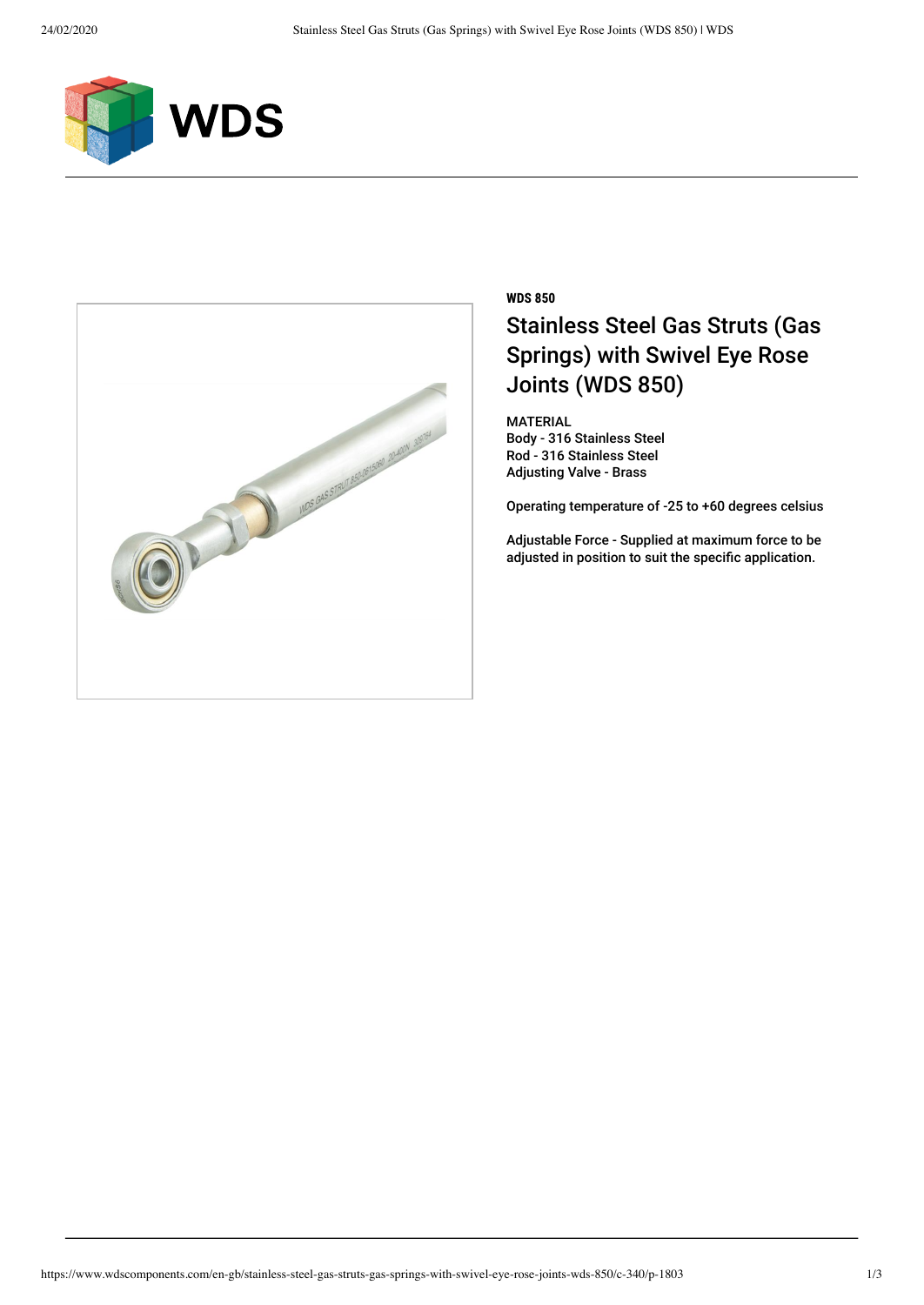

## 27 Sizes

| WDS NO.       | A       | B  | D               | E | L   | L1  | L2 | S      | T | <b>Force Range</b> | Weight |
|---------------|---------|----|-----------------|---|-----|-----|----|--------|---|--------------------|--------|
| 850-0615040RR | 6       | 15 | $6\phantom{1}6$ | 9 | 132 | 40  | 30 | M6x1.0 | 9 | 20-400             | 0.184  |
| 850-0615060RR | 6       | 15 | 6               | 9 | 172 | 60  | 30 | M6x1.0 | 9 | 20-400             | 0.209  |
| 850-0615080RR | 6       | 15 | 6               | 9 | 212 | 80  | 30 | M6x1.0 | 9 | 20-400             | 0.239  |
| 850-0615100RR | $\bf 6$ | 15 | 6               | 9 | 252 | 100 | 30 | M6x1.0 | 9 | 20-400             | 0.269  |
| 850-0615120RR | 6       | 15 | 6               | 9 | 292 | 120 | 30 | M6x1.0 | 9 | 20-400             | 0.254  |
| 850-0615150RR | $\bf 6$ | 15 | 6               | 9 | 352 | 150 | 30 | M6x1.0 | 9 | 20-400             | 0.299  |
| 850-0615200RR | 6       | 15 | 6               | 9 | 452 | 200 | 30 | M6x1.0 | 9 | 20-400             | 0.339  |
| 850-0819050RR | 8       | 19 | 6               | 9 | 152 | 50  | 30 | M6x1.0 | 9 | 50-700             | 0.389  |
| 850-0819075RR | 8       | 19 | 6               | 9 | 202 | 75  | 30 | M6x1.0 | 9 | 50-700             | 0.559  |
| 850-0819100RR | 8       | 19 | 6               | 9 | 252 | 100 | 30 | M6x1.0 | 9 | 50-700             | 0.614  |
| 850-0819125RR | 8       | 19 | 6               | 9 | 302 | 125 | 30 | M6x1.0 | 9 | 50-700             | 0.679  |